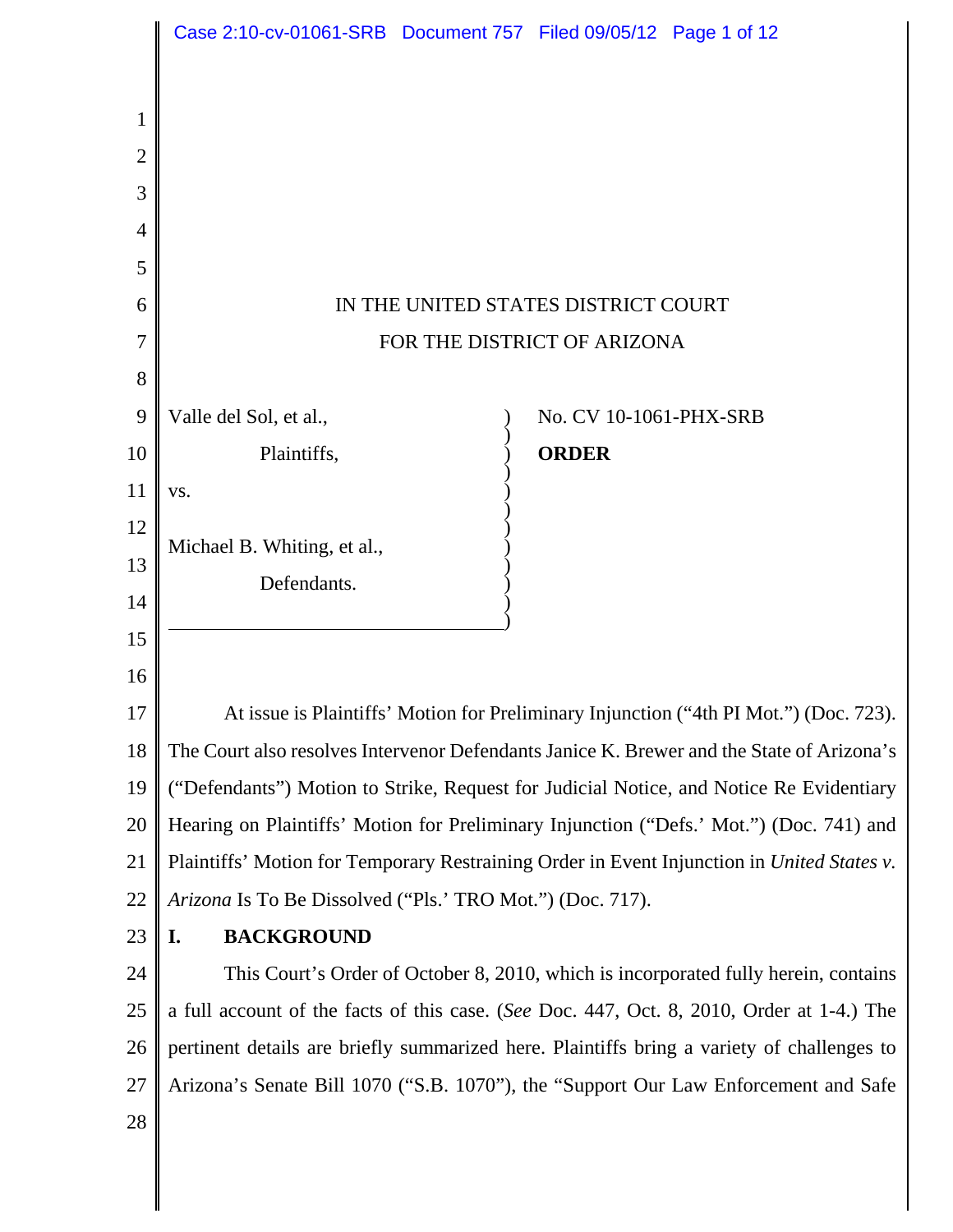1 2 3 4 Neighborhoods Act," which was signed into law by Governor Brewer on April 23, 2010.<sup>1</sup> In this Motion, Plaintiffs seek to enjoin two of S.B. 1070's provisions: Subsection 2(B) and the portion of Section 5 creating Arizona Revised Statutes ("A.R.S.") § 13-2929. (*See* 4th PI Mot. at 1.)

5 6 7 8 9 10 11 12 13 14 15 16 17 Subsection 2(B) requires law enforcement officers to make a reasonable attempt, when practicable, to determine an individual's immigration status during any lawful stop, detention, or arrest where reasonable suspicion exists that the person is unlawfully present in the United States. A.R.S. § 11-1051(B). Subsection 2(B) also requires that all persons who are arrested have their immigration status verified prior to release. *Id.* Section 5 of S.B. 1070 creates A.R.S. § 13-2929, which provides that it is unlawful for a person who is in violation of a criminal offense to: (1) transport or move or attempt to transport or move an alien in Arizona in furtherance of the alien's unlawful presence in the United States; (2) conceal, harbor, or shield or attempt to conceal, harbor, or shield an alien from detection in Arizona; and (3) encourage or induce an alien to come to or live in Arizona. *Id.* § 13-2929(A)(1)-(3). In order to violate A.R.S. § 13-2929(A), a person must know or recklessly disregard the fact that the alien is unlawfully present in the United States. *Id.* Violation of A.R.S. § 13-2929 is a class 1 misdemeanor. *Id.* § 13-2929(F).

18 19 20 21 22 23 24 25 S.B. 1070 had an effective date of July 29, 2010; on July 28, 2010, the Court preliminarily enjoined certain provisions of the law from taking effect in the related case *United States v. Arizona*, CV 10-1413-PHX-SRB. The Court concluded that Subsection 2(B) was preempted by federal immigration law and preliminarily enjoined it from taking effect. *United States v. Arizona*, 703 F. Supp. 2d 980, 993-98, 1008 (D. Ariz. 2010), *aff'd*, 641 F.3d 339 (9th Cir. 2011), *aff'd in part, rev'd in part*, 132 S. Ct. 2492 (2012). The Court rejected the United States' two challenges to A.R.S. § 13-2929, which were that it was an improper regulation of immigration and that it violated the dormant Commerce Clause. *Id.* at 1002-04.

26

<sup>27</sup> 28 <sup>1</sup> In this Order, the Court refers to Senate Bill 1070 and House Bill 2162 collectively as "S.B. 1070," describing the April 23, 2010, enactment as modified by the April 30, 2010, amendments.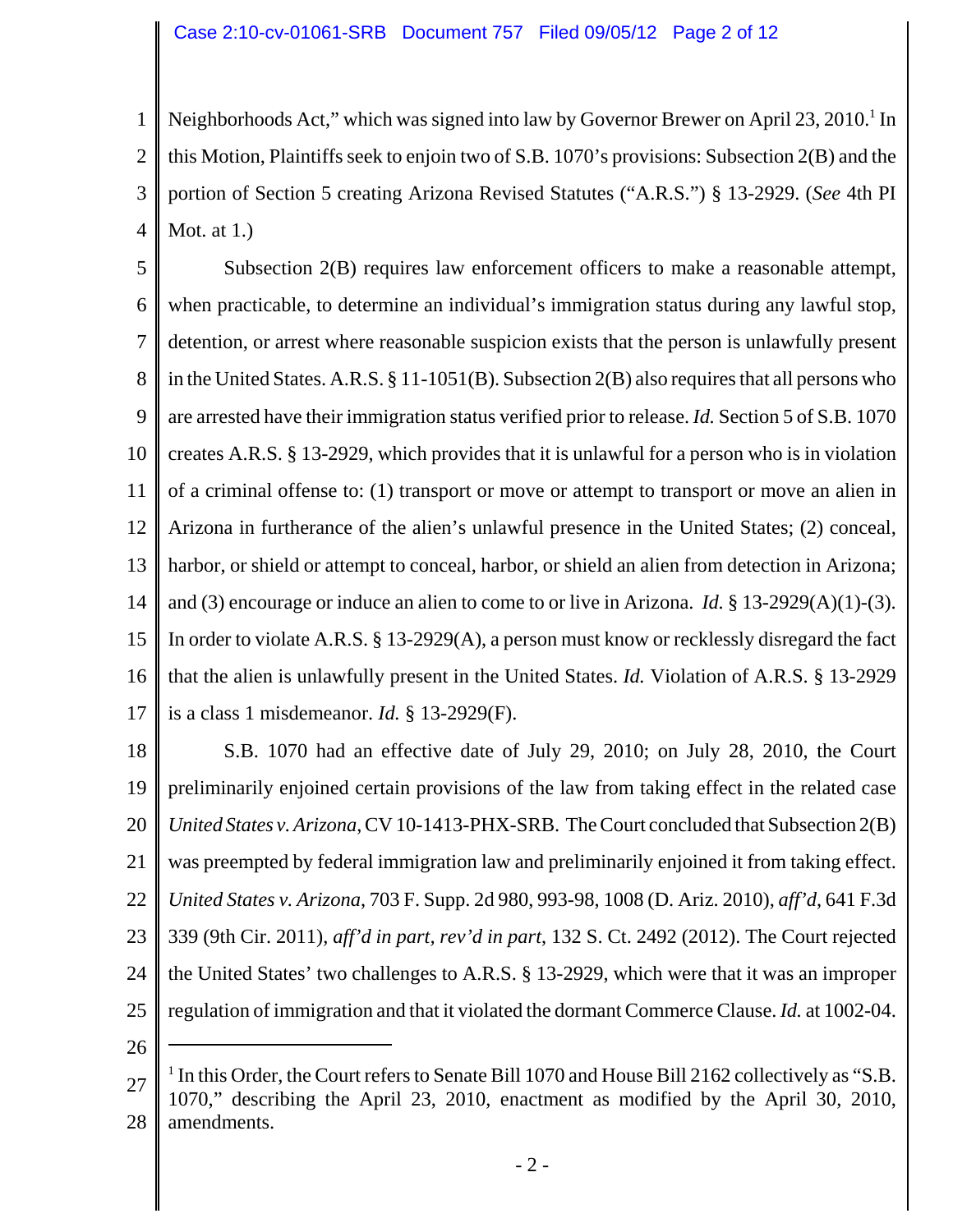1 2 3 4 5 6 7 8 9 10 11 No preliminary injunction issued as to A.R.S. § 13-2929. The Ninth Circuit Court of Appeals upheld this Court's conclusions as to Subsection 2(B). *United States v. Arizona*, 641 F.3d at 346-54. Arizona appealed to the United States Supreme Court, and on June 25, 2012, the Supreme Court reversed with respect to Subsection 2(B), ruling that there is "a basic uncertainty about what the law means and how it will be enforced," so "it would be inappropriate to assume [Subsection] 2(B) will be construed in a way that creates a conflict with federal law." *See Arizona v. United States ("Arizona")*, 132 S. Ct. at 2507-10. On August 8, 2012, the Ninth Circuit Court of Appeals issued its mandate, returning the case to this Court for "further proceedings consistent with the opinion and judgment of the Supreme Court." *See United States v. Arizona*, No. 10-16645, 2012 WL 3205612, at \*1 (9th Cir. Aug. 8, 2012).

12 13 14 15 16 17 18 19 20 21 While the United States only challenges S.B. 1070 on the grounds that it is preempted by federal law, Plaintiffs in this case bring a variety of other claims. Pertinent to this Motion, Plaintiffs argue that, in addition to being preempted, Subsection 2(B) also violates the Fourth Amendment and the Equal Protection Clause. (4th PI Mot. at 1-2.) Plaintiffs also make different arguments with respect to A.R.S. § 13-2929. Where the United States only argued that the provision was an improper regulation of immigration and violated the dormant Commerce Clause, Plaintiffs here assert that it is field and conflict preempted by federal immigration law. (*Id.* at 2-3.) Plaintiffs now move for a preliminary injunction as to Subsection 2(B) and A.R.S. § 13-2929. (*Id.* at 1.) Defendants oppose Plaintiffs' Motion. (Doc. 731, Defs.' Resp. to 4th PI Mot. ("Resp.") at 1.)

22 23

# **II. LEGAL STANDARDS AND ANALYSIS**

**A. Preliminary Injunction Standard**

24 25 26 27 28 Plaintiffs seek to preliminarily enjoin the enforcement of Subsection 2(B) of S.B. 1070 and A.R.S. § 13-2929, as enacted by Section 5 of S.B. 1070. (4th PI Mot. at 1.) "A plaintiff seeking a preliminary injunction must establish that he is likely to succeed on the merits, that he is likely to suffer irreparable harm in the absence of preliminary relief, that the balance of equities tips in his favor, and that an injunction is in the public interest."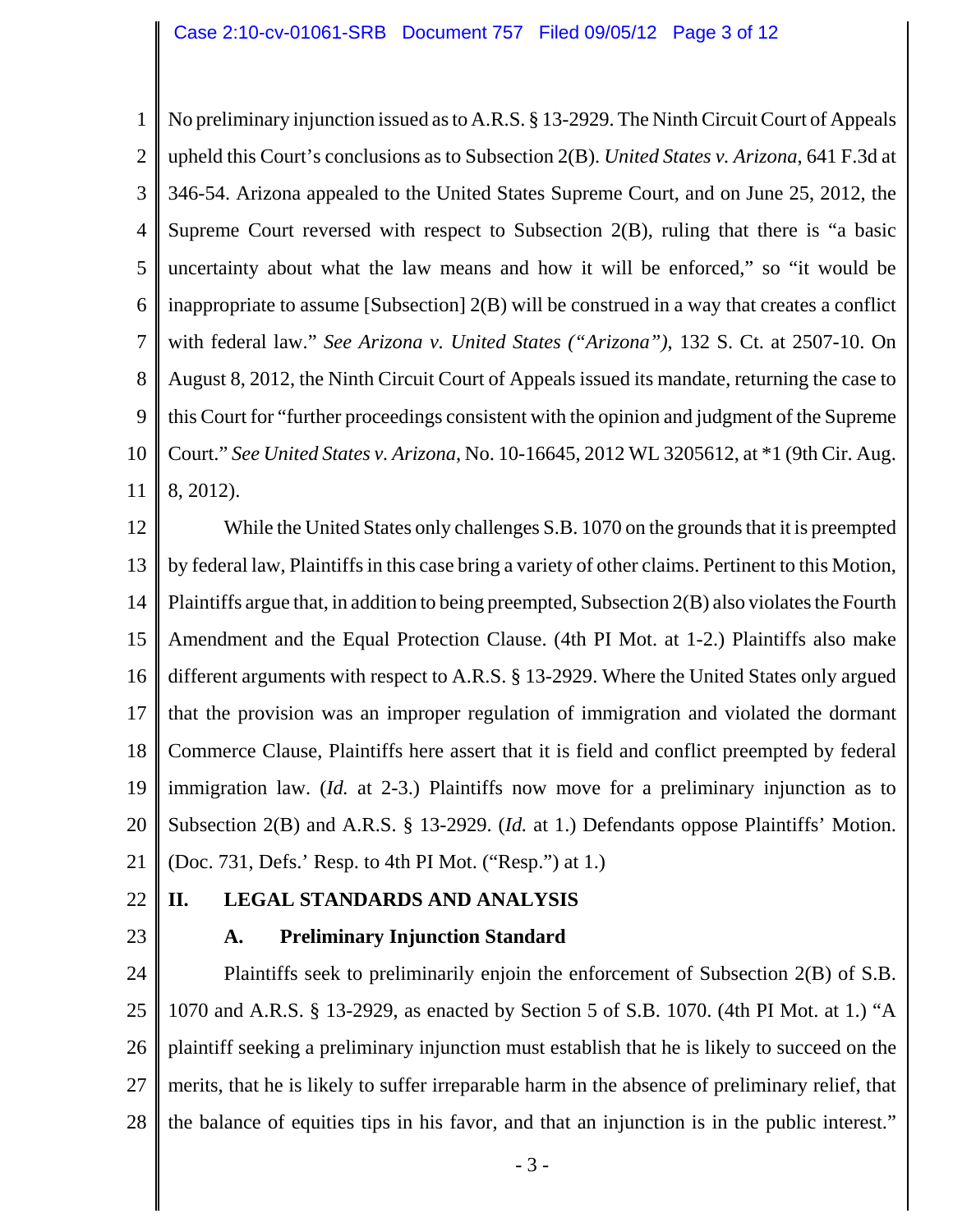1 2 3 4 5 6 7 8 9 10 11 12 13 14 15 16 17 18 19 20 21 22 23 24 25 26 27 28 *Winter v. Natural Res. Def. Council, Inc.*, 555 U.S. 7, 20 (2008). **B. Likelihood of Success on the Merits 1. Subsection 2(B)** Plaintiffs seek a preliminary injunction as to Subsection 2(B) on the grounds that it is preempted by federal law and violates the Fourth Amendment and the Equal Protection Clause. (*See* 4th PI Mot. at 1-2.) Intervenor Defendants argue that the Supreme Court's opinion in *Arizona*, 132 S. Ct. at 2507-10, forecloses any further preenforcement challenges to Subsection 2(B). (Resp. at 3; *see also* Hr'g Tr. 23:14-24:5, Aug. 21, 2012 ("Hr'g Tr.").) In *Arizona*, the Supreme Court concluded that Subsection 2(B) was not preempted on its face. 132 S. Ct. at 2510. The Court held, The Federal Government has brought suit against a sovereign State to challenge the provision even before the law has gone into effect. There is a basic uncertainty about what the law means and how it will be enforced. At this stage, without the benefit of a definitive interpretation from the state courts, it would be inappropriate to assume [Subsection] 2(B) will be construed in a way that creates a conflict with federal law. *Id.* The Court further stated that "[t]his opinion does not foreclose other preemption and constitutional challenges to the law *as interpreted and applied after it goes into effect*." *Id.* (emphasis added). Plaintiffs argue that the Supreme Court did not have before it the record that exists in this case, demonstrating that Subsection 2(B) "will be implemented in precisely the manner that the Supreme Court deemed unconstitutional." (4th PI Mot. at 1.) While the Supreme Court did state that "it is not clear at this stage and on this record that the verification process would result in a prolonged detention," the Court went on to conclude that it was improper to enjoin Subsection 2(B) "before the state courts had an opportunity to construe it and without some showing that enforcement of the provision in fact conflicts with federal immigration law and its objectives." *Arizona*, 132 S. Ct. at 2509-10. In a pair of cases challenging similar laws enacted in Georgia and Alabama, the Eleventh Circuit Court of Appeals concluded that the Supreme Court's holding in *Arizona* barred preenforcement facial challenges to the laws on preemption and other grounds. *See Ga. Latino Alliance for Human Rights("GLAHR") v. Governor of Ga.*, No. 11-13044, 2012 WL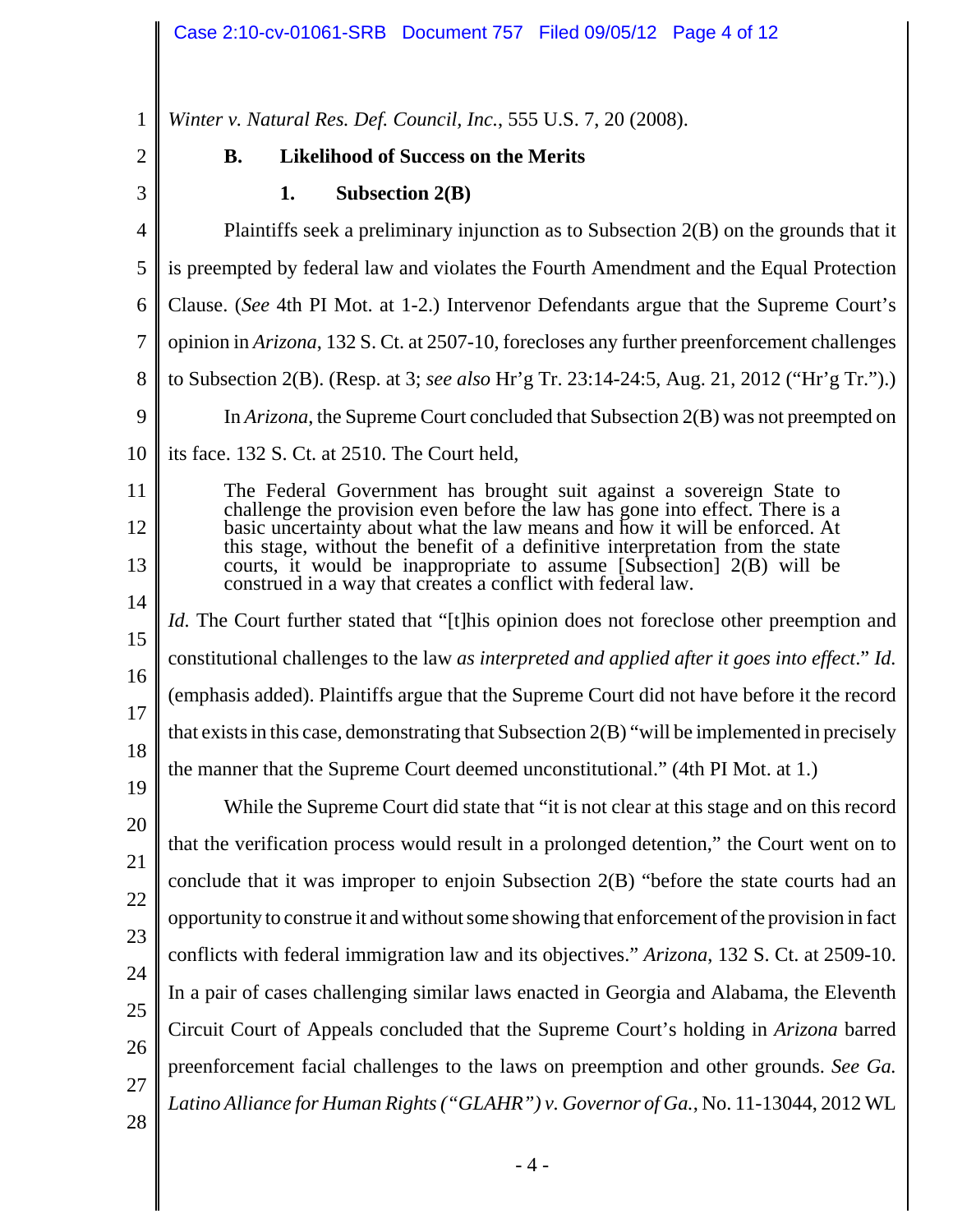1 2 3553612, at \*12-13 (11th Cir. Aug. 20, 2012); *United States v. Alabama*, Nos. 11-14532, 11- 14674, 2012 WL 3553503, at \*8-9 (11th Cir. Aug. 20, 2012).

3 4 5 6 7 8 9 This Court will not ignore the clear direction in the *Arizona* opinion that Subsection 2(B) cannot be challenged further on its face before the law takes effect. As the Supreme Court stated, Plaintiffs and the United States may be able to challenge the provision on other preemption and constitutional grounds "as interpreted and applied after it goes into effect." *See Arizona*, 132 S. Ct. at 2510. Plaintiffs have not shown that they are likely to succeed on their facial challenges to Subsection 2(B) because of the conclusions of the Supreme Court in *Arizona*. 2

10 11 12 13 14 15 16 Plaintiffs also request that the Court certify a question to the Arizona Supreme Court as to whether Subsection 2(B) authorizes additional detention beyond the point a person would otherwise have been released, in order to determine that person's immigration status. (4th PI Mot. at 10  $\&$  n.2.) The Arizona Supreme Court has jurisdiction to answer questions certified to it by a federal court if the question "may be determinative of the cause then pending in the certifying court." A.R.S. § 12-1861; *see also In re Price Waterhouse Ltd.*, 46 P.3d 408, 409 (Ariz. 2002) (stating that § 12-1861 is jurisdictional).

17 18 19 20 21 22 23 24 The Court declines to follow the unusual procedure of certifying a question to the state supreme court at this juncture. In the Court's view, such action should be taken sparingly and only where resolution of a particular question of state law is necessary for the progression of a federal case. *See Stollenwerk v. Tri-West Health Care Alliance*, 254 F. App'x 664, 668- 69 (9th Cir. 2007) (declining to certify a question to the Arizona Supreme Court where the question was not determinative of the action at bar). At this point, such a question has not presented itself, either in the briefing or through the Court's own analysis and consideration of this issue. As stated at the hearing on Plaintiffs' Motion, Plaintiffs' proposed question

25

<sup>26</sup> 27 28  $2^2$  As a result of this conclusion, Defendants' Motion is rendered moot. The court does not rely on any of the evidence Defendants seek to strike, nor is it necessary to take judicial notice of the documents Defendants submit or to conduct an evidentiary hearing. (*See* Defs.' Mot. at 1.) Defendants' Motion is denied as moot.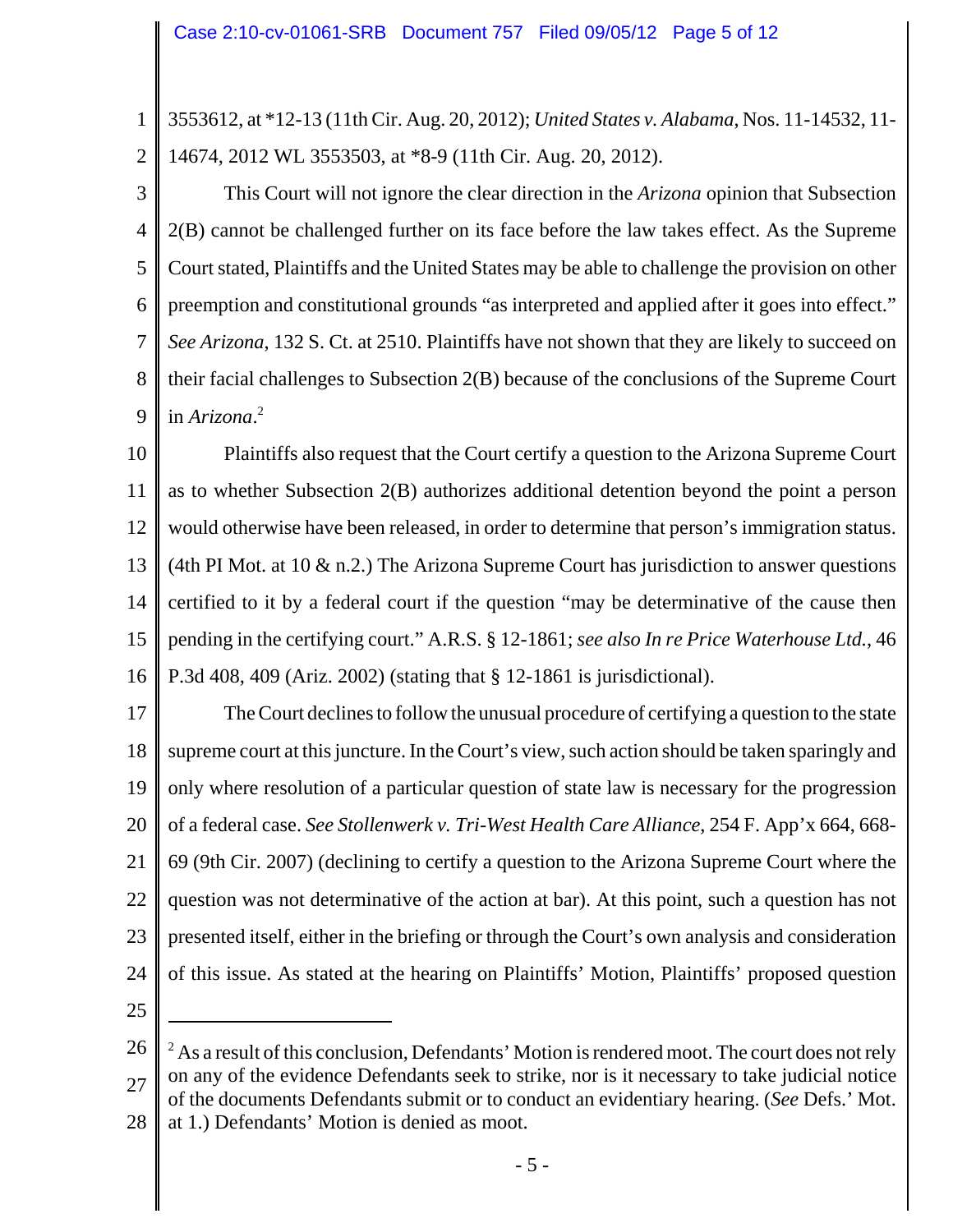1 2 3 4 5 6 7 "would not be productive of any answer that [the Court does not] already know." (Hr'g Tr. 38:21-22.) Given the Supreme Court's ruling, the Arizona Supreme Court would be faced with the same issue that bars this Court's consideration of Plaintiffs' facial challenges to Subsection 2(B). Without a set of as-applied facts, the Supreme Court has held that it would be speculative to decide as a matter of law that Subsection 2(B) will be enforced in an unconstitutional manner. Therefore, the Court declines to certify a question to the Arizona Supreme Court.

8

#### **2. A.R.S. § 13-2929**

9 10 11 12 13 14 15 16 17 18 Plaintiffs also seek to enjoin A.R.S. § 13-2929, created by a portion of Section 5 of S.B. 1070. (4th PI Mot. at 36-43.) A.R.S. § 13-2929 makes it illegal for a person who is in violation of a criminal offense to: (1) transport or move or attempt to transport or move an alien in Arizona in furtherance of the alien's unlawful presence in the United States; (2) conceal, harbor, or shield or attempt to conceal, harbor, or shield an alien from detection in Arizona; and (3) encourage or induce an alien to come to or live in Arizona. A.R.S. § 13-  $2929(A)(1)-(3)$ . In order to violate A.R.S. § 13-2929(A), a person must also know or recklessly disregard the fact that the alien is unlawfully present in the United States. *Id.* Plaintiffs argue that A.R.S. § 13-2929 should be enjoined because it is both field and conflict preempted by federal immigration law. (4th PI Mot. at 37.)

19 20 21 22 23 24 25 26 The Supremacy Clause of the United States Constitution makes federal law "the supreme law of the land." U.S. Const. art. VI, cl. 2. The Supreme Court has consistently ruled that the federal government has broad and exclusive authority to regulate immigration, supported by both enumerated and implied constitutional powers. While holding that the "[p]ower to regulate immigration is unquestionably exclusively a federal power," the Supreme Court concluded that not every state enactment "which in any way deals with aliens is a regulation of immigration and thus per se preempted by this constitutional power, whether latent or exercised." *De Canas v. Bica*, 424 U.S. 351, 354-355 (1976).

27 28 Federal preemption can be either express or implied. *Gade v. Nat'l Solid Wastes Mgmt. Ass'n*, 505 U.S. 88, 98 (1992). There are two types of implied preemption: field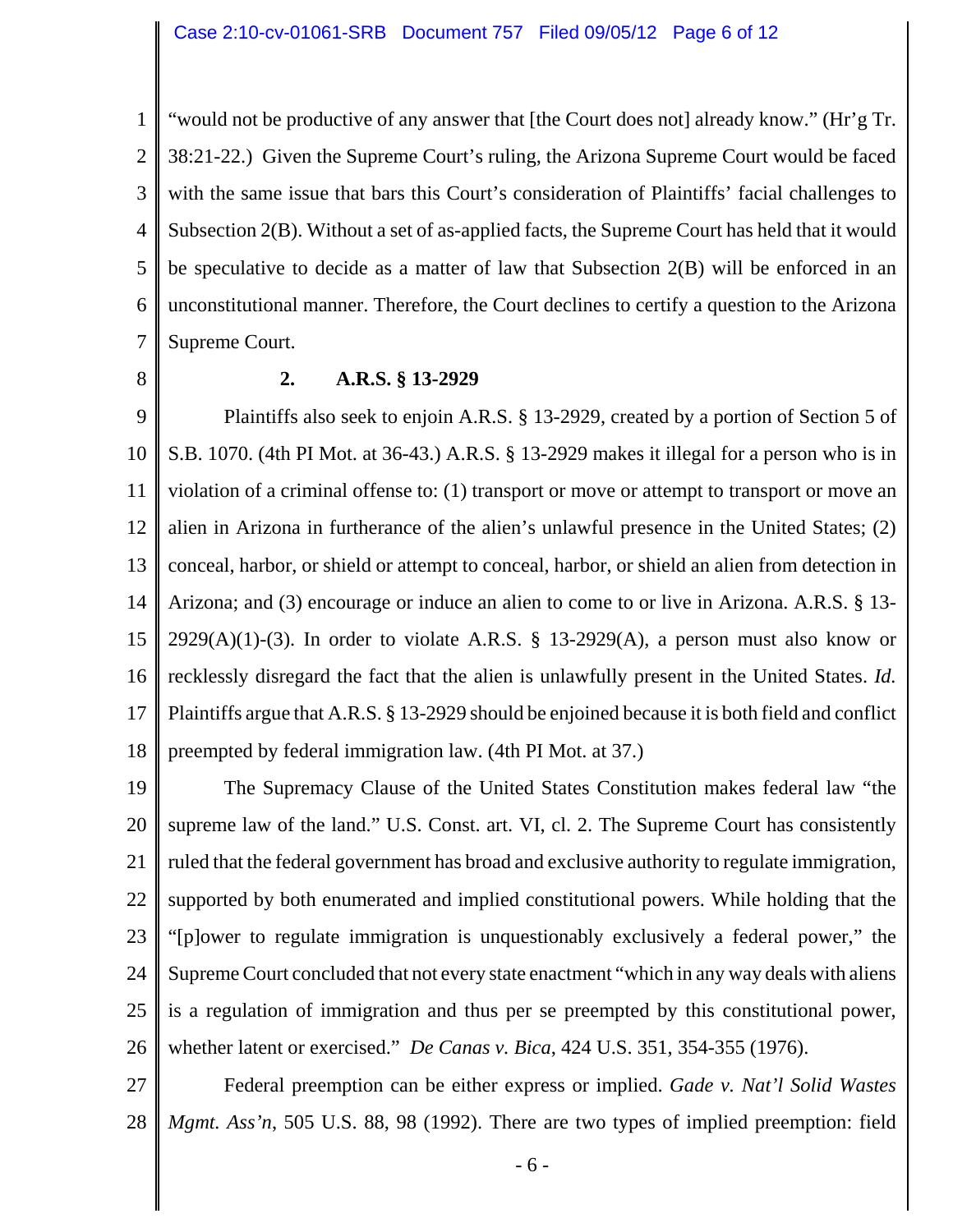1 2 3 4 5 6 7 8 9 preemption and conflict preemption. *Id.* Field preemption occurs "[w]hen Congress intends federal law to 'occupy the field.'" *Crosby v. Nat'l Foreign Trade Council*, 530 U.S. 363, 372 (2000). Conflict preemption describes a situation in which "it is impossible for a private party to comply with both state and federal law" or where the state law "stands as an obstacle to the accomplishment and execution of the full purposes and objectives of Congress." *Id.* at 372-73 (quotations and citations omitted). An actual, as opposed to hypothetical or potential, conflict must exist for conflict preemption to apply. *Chicanos Por La Causa, Inc. v. Napolitano*, 558 F.3d 856, 863 (9th Cir. 2009), *aff'd sub nom.Chamber of Commerce of U.S. v. Whiting*, 131 S. Ct. 1968 (2011).

10 11 12 13 14 15 16 17 18 19 20 The Court previously rejected two arguments in favor of invalidating A.R.S. § 13- 2929 made by the United States in *United States v. Arizona*, namely that the provision was an improper regulation of immigration and that it violated the dormant Commerce Clause. 703 F. Supp. 2d at 1002-04. The Court also rejected the United States' argument, made in a footnote, that A.R.S. § 13-2929 conflicts with federal immigration law because it does not contain an exception for certain religious groups for contact with volunteer ministers and missionaries. *Id.* at 1002 n.18. Plaintiffs here advance a different set of theories. (*See* 4th PI Mot. at 37-43.) Plaintiffs argue that A.R.S. § 13-2929 "conflicts with the purposes and objectives of the relevant federal law, criminalizes more conduct than its federal counterpart, and imposes additional penalties beyond those approved by the federal scheme." (*Id.* at 37- 38.)

21 22 23 24 25 26 27 28 In *GLAHR* and *Alabama*, the Eleventh Circuit Court of Appeals examined two analogous provisions and concluded that they were preempted. *See GLAHR*, 2012 WL 3553612, at \*8-11; *Alabama*, 2012 WL 3553503, at \*9-12. The *GLAHR* court held that the Immigration and Nationality Act ("INA") "provides a comprehensive framework to penalize the transportation, concealment, and inducement of unlawfully present aliens." 2012 WL 3553612, at \*8. Indeed, pursuant to 8 U.S.C. § 1324, it is a federal crime to transport or move an unlawfully present alien within the United States; to conceal, harbor, or shield an unlawfully present alien from detection; or to encourage or induce a person to "come to,

- 7 -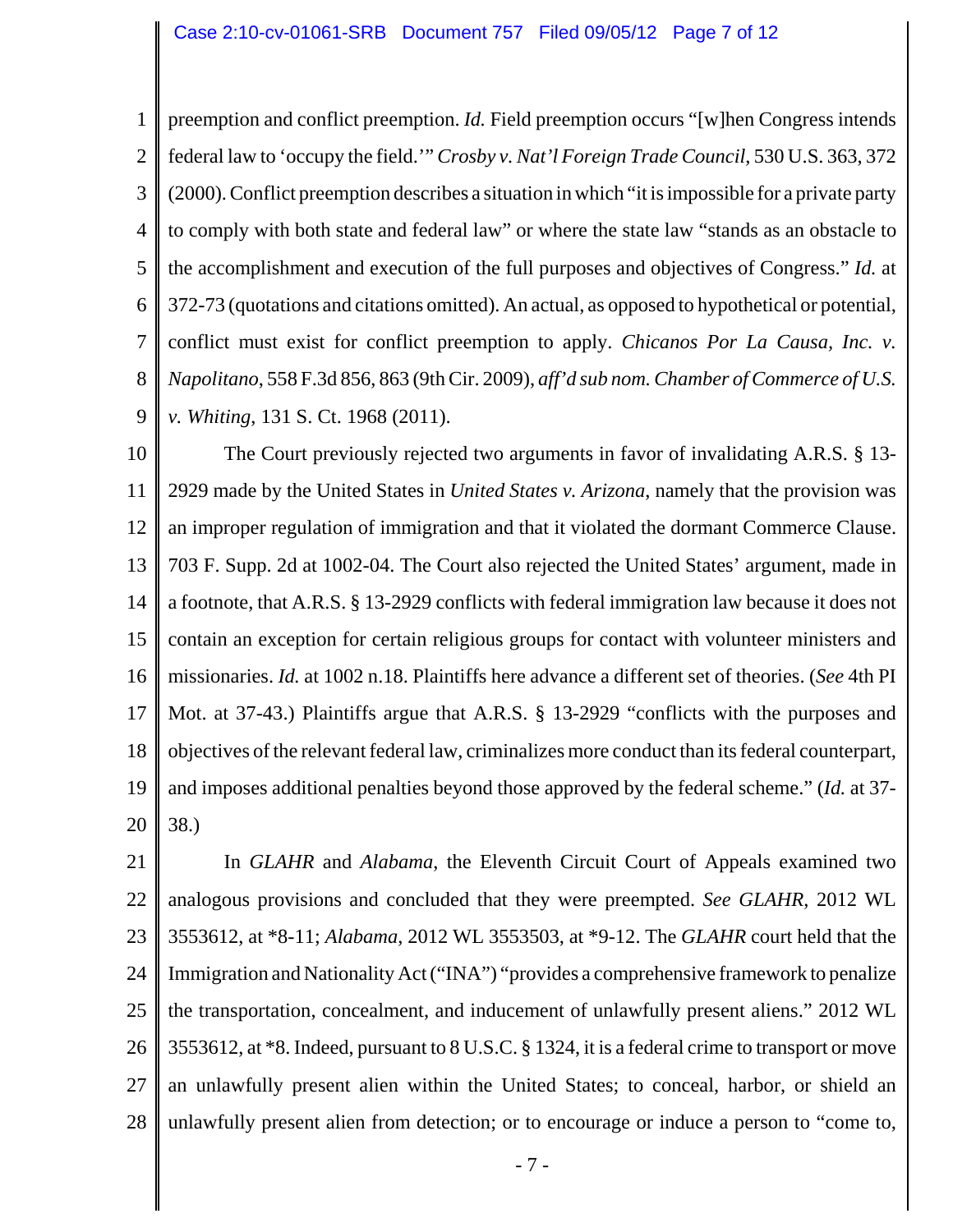1 2 3 4 5 enter, or reside in the United States" without authorization. *See* 8 U.S.C. § 1324(a)(1)(A)(ii)- (iv). It is also unlawful to conspire or aid in any of these acts. *Id.* § 1324(a)(1)(A)(v). While state officials are authorized to make arrests for these violations of federal law, the federal government retains exclusive jurisdiction to prosecute them, subject to evidentiary rules set forth in the statute. *Id.* §§ 1324(c)-(d), 1329.

6 7 8 9 10 11 12 13 14 15 16 17 18 19 20 21 22 23 24 Citing *De Canas*, the Eleventh Circuit Court of Appeals concluded, "In the absence of a savings clause permitting state regulation in the field, the inference from these enactments is that the role of the states is limited to arrest for violations of federal law." *GLAHR*, 2012 WL 3553612, at \*8. The court in *GLAHR* situated § 1324 within a larger context of federal provisions, finding the overall scheme to be "comprehensive" and illustrative of "an overwhelmingly dominant federal interest in the field." *See id.* Analogizing to the Supreme Court's analysis of S.B. 1070's Section 3, the Eleventh Circuit Court of Appeals concluded that "[t]he INA comprehensively addresses criminal penalties for [the actions described in § 1324] undertaken within the borders of the United States, and a state's attempt to intrude into this area is prohibited because Congress has adopted a calibrated framework within the INA to address this issue." *Id.* at \*9. Accordingly, the *GLAHR* court found that Georgia's harboring provision was field preempted. *Id.* The court went on to determine that Georgia's law "presents an obstacle to the execution of the federal statutory scheme and challenges federal supremacy in the realm of immigration," thus concluding that it is also conflict preempted. *Id.* The *GLAHR* court found that federal enforcement priorities conflicted with Georgia state officials' priorities in such a way that the state law was impermissibly in conflict with federal law. *Id.* at \*9-10. Following its own reasoning in *GLAHR*, the Eleventh Circuit Court of Appeals came to the same conclusion regarding a very similar provision of Alabama law. *See Alabama*, 2012 WL 3553503, at \*9-12.

25 26 27 28 The Court follows the reasoning of the Eleventh Circuit Court of Appeals with respect to analogous provisions of Georgia and Alabama law and concludes that A.R.S. § 13-2929 is field and conflict preempted. Federal immigration law creates a comprehensive system to regulate the transportation, concealment, movement, or harboring of unlawfully present

- 8 -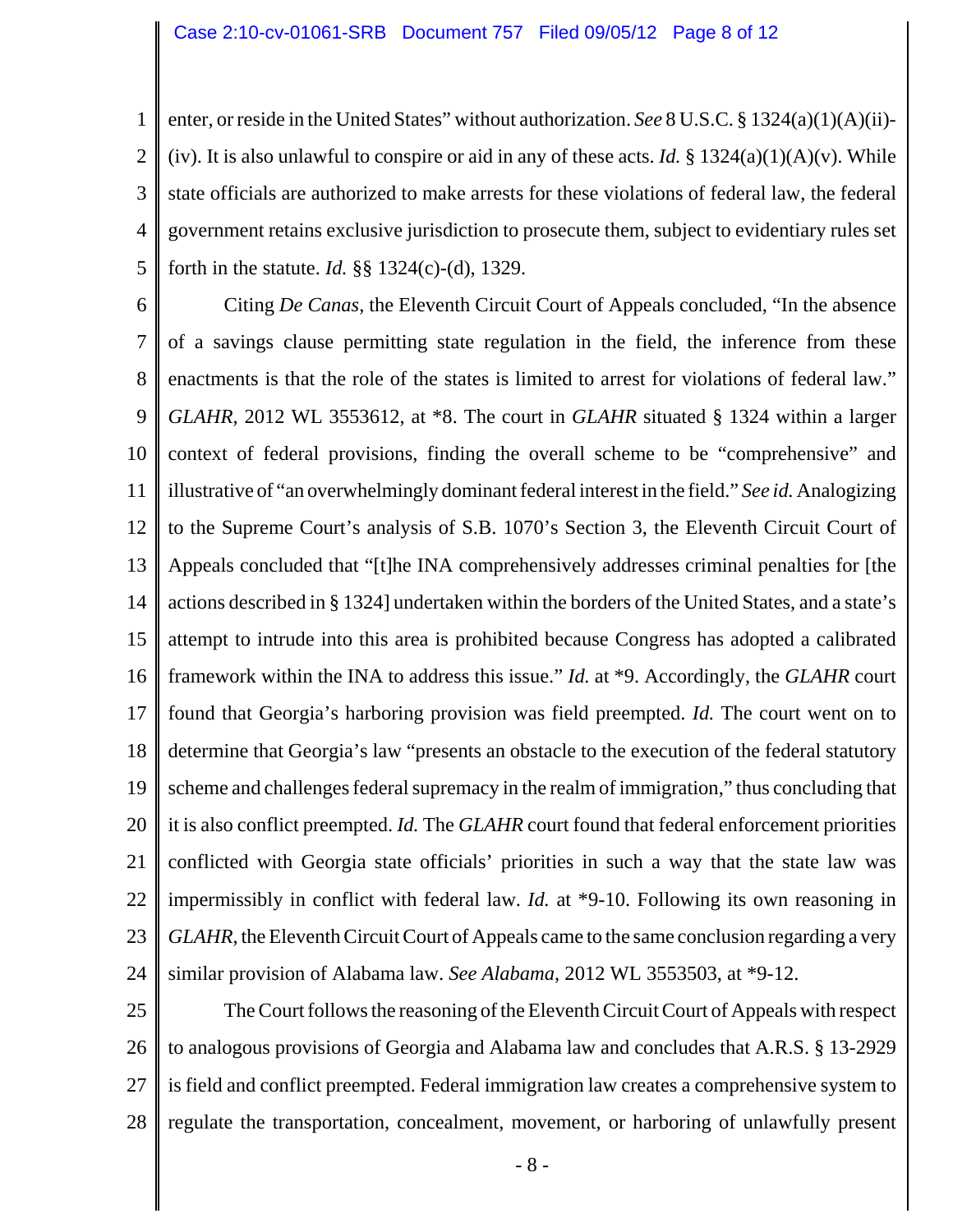1 2 3 4 5 6 7 8 9 10 people in the United States. *See* 8 U.S.C. §§ 1324, 1329; *GLAHR*, 2012 WL 3553612, at \*8. In crafting federal regulation of these activities, Congress permitted state law enforcement officials to arrest for violations of federal law, but did not allow for state regulation in the field. *See* 8 U.S.C. § 1324(c*)*; *De Canas*, 424 U.S. at 363. Federal law creates a detailed framework governing the actions of people who come to the United States without authorization and the people who help them. *See GLAHR*, 2012 WL 3553612, at \*8 (citing 8 U.S.C. §§ 1323, 1325, 1327-28). "The federal government has clearly expressed more than a peripheral concern with the entry, movement, and residence of aliens within the United States," leaving no room for state legislation in the field. *See id.* (quotation omitted). Therefore, the Court finds that A.R.S. § 13-2929 is field preempted.

11 12 13 14 15 16 17 18 19 20 21 22 A.R.S. § 13-2929 also "presents an obstacle to the execution of the federal statutory scheme and challenges federal supremacy in the realm of immigration." *See id.* at \*9. By vesting enforcement discretion with state officials rather than federal officials, A.R.S. § 13- 2929 conflicts with federal law and is preempted. *See Am. Ins. Ass'n v. Garamendi*, 539 U.S. 396, 427 (2003) ("California seeks to use an iron fist where the President has consistently chosen kid gloves.") *.* Further, "[p]ermitting the State to impose its own penalties for the federal offenses here would conflict with the careful framework Congress adopted." *Arizona*, 132 S. Ct. at 2502. It is immaterial to this analysis that S.B. 1070 might have the same goal as federal immigration law or incorporate some of the same substantive standards: "States may not enter, in any respect, an area the Federal Government has reserved for itself." *See id*. For these reasons, A.R.S. § 13-2929 is also conflict preempted. Plaintiffs have shown that they are likely to succeed on the merits of their claim with respect to this provision.

23

## **C. Irreparable Harm**

24 25 26 27 28 The Supreme Court has repeatedly recognized the "basic doctrine of equity jurisprudence that courts of equity should not act . . . when the moving party has an adequate remedy at law and will not suffer irreparable injury if denied equitable relief." *Younger v. Harris*, 401 U.S. 37, 43-44 (1971). Thus Plaintiffs have the burden to show that, absent a preliminary injunction, there is a likelihood–not just a possibility–that it will suffer

- 9 -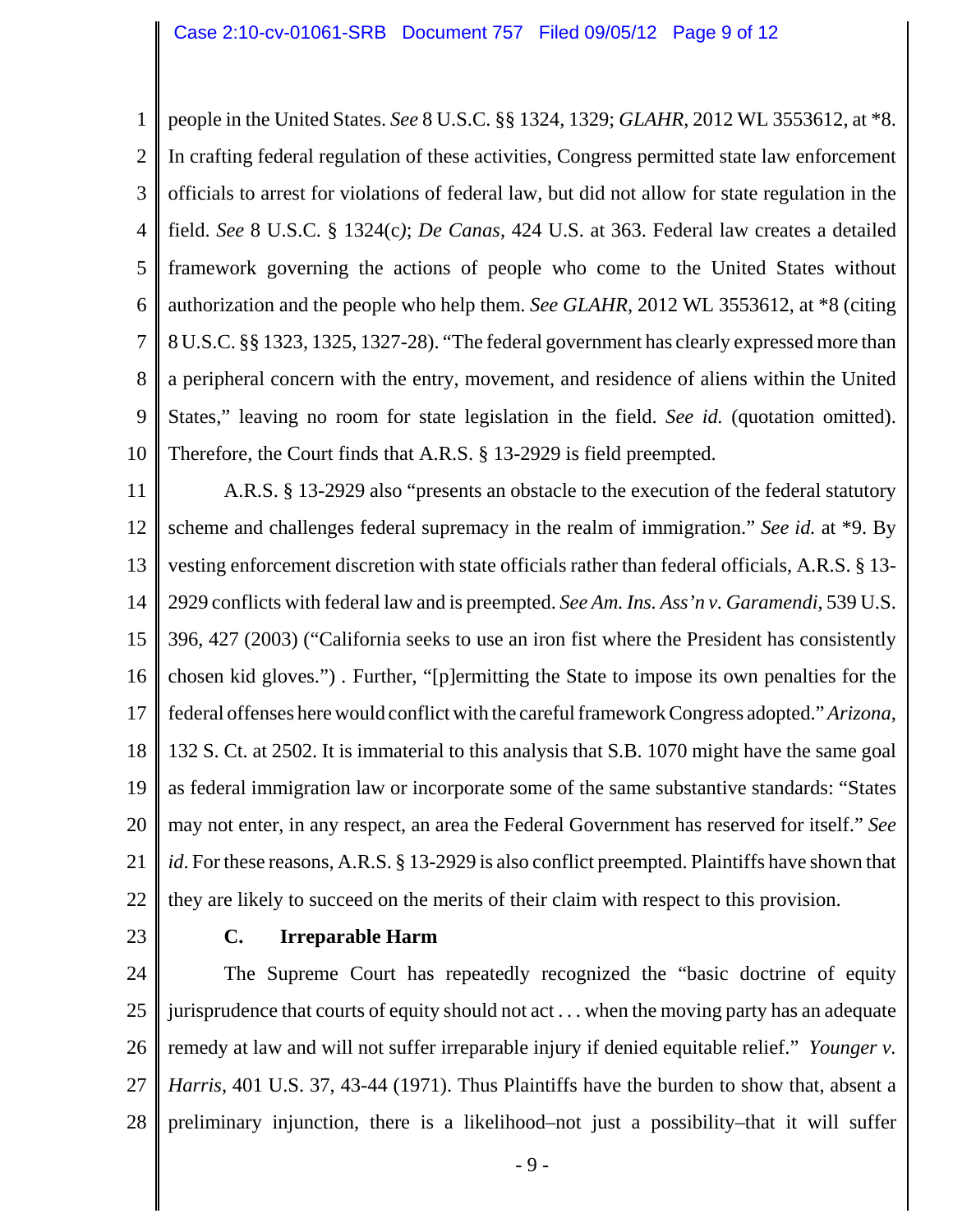1 irreparable harm. *Winter*, 555 U.S. at 22.

2 3 4 5 6 7 8 9 10 11 12 13 14 15 16 17 18 The Ninth Circuit Court of Appeals has stated "'that an alleged constitutional infringement will often alone constitute irreparable harm.'" *Monterey Mech. Co. v. Wilson*, 125 F.3d 702, 715 (9th Cir. 1997) (quoting *Assoc. Gen. Contractors of Cal., Inc. v. Coal. for Econ. Equal.*, 950 F.2d 1401, 1412 (9th Cir. 1991)). Indeed, if an individual or entity faces the imminent threat of enforcement of a preempted state law and the resulting injury may not be remedied by monetary damages, the individual or entity is likely to suffer irreparable harm. *See Morales v. Trans World Airlines, Inc*., 504 U.S. 374, 381 (1992) (stating that a federal court may properly enjoin "state officers 'who threaten and are about to commence proceedings, either of a civil or criminal nature, to enforce against parties affected [by] an unconstitutional act, violating the Federal Constitution'" (quoting *Ex parte Young*, 209 U.S. 123, 156 (1908)); *New Orleans Pub. Serv., Inc. v. Council of New Orleans*, 491 U.S. 350, 366-67 (1989) (suggesting that irreparable injury is an inherent result of the enforcement of a state law that is preempted on its face); *United States v. Arizona*, 641 F.3d at 366 (concluding that the Court did not abuse its discretion in determining that irreparable harm would ensue if Arizona were to implement preempted provisions of S.B. 1070). The Court finds that Plaintiffs are likely to suffer irreparable harm in the absence of an injunction running to A.R.S. § 13-2929 because it is preempted by federal law.

19

### **D. Balance of the Equities and Public Interest**

20 21 22 23 24 25 26 Plaintiffs have the burden to show that the balance of equities tips in their favor and that a preliminary injunction is in the public interest. *Winter*, 555 U.S. at 20. "A preliminary injunction is an extraordinary remedy never awarded as of right." *Id*. at 24. "In each case, courts 'must balance the competing claims of injury and must consider the effect on each party of the granting or withholding of the requested relief,'" paying particular attention to the public consequences. *Id.* (quoting *Amoco Prod. Co. v. Vill. of Gambell, Alaska*, 480 U.S. 531, 542 (1987)).

27 28 The Ninth Circuit Court of Appeals has "found that 'it is *clear that it would not be equitable or in the public's interest to allow the state* . . . to violate the requirements of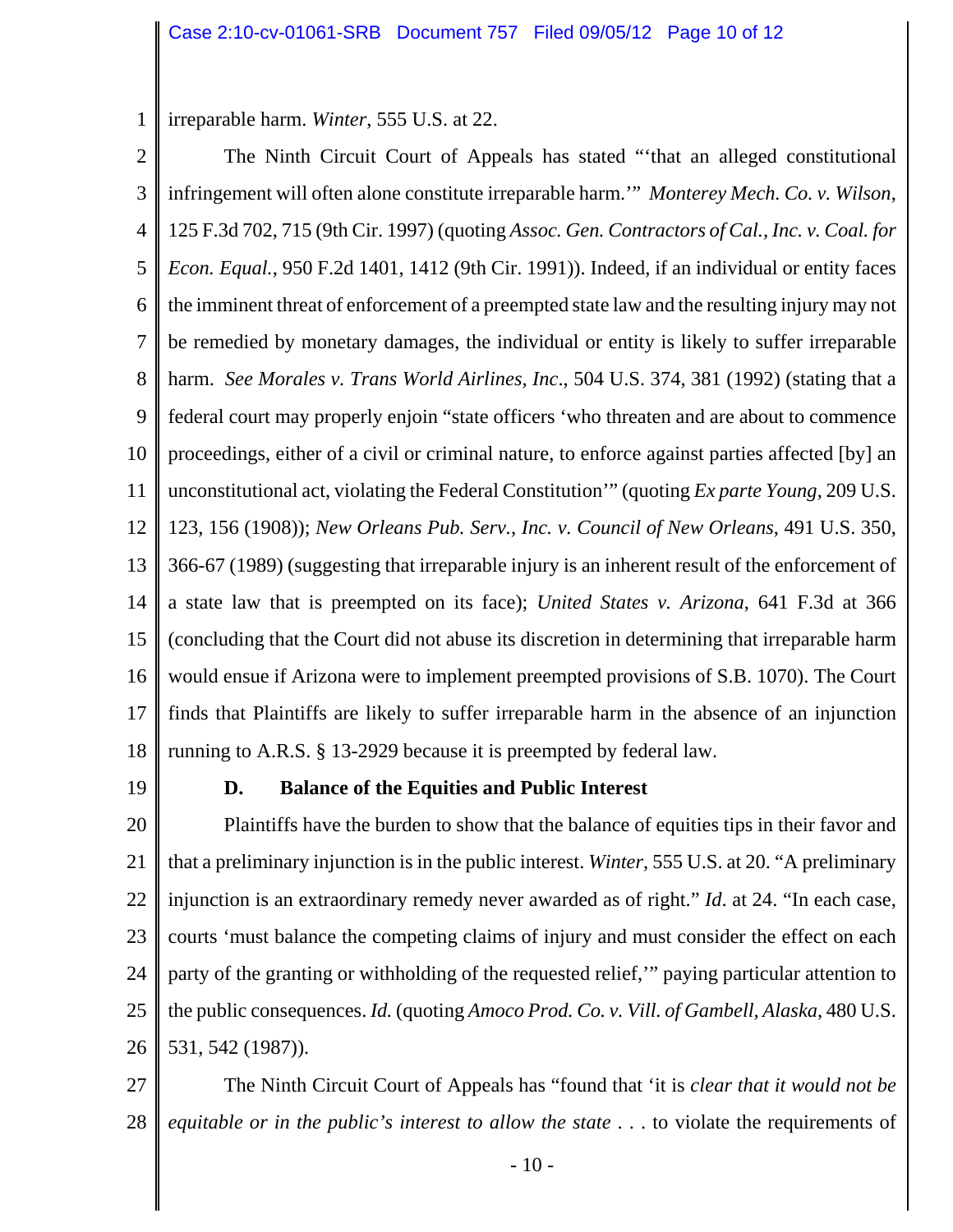1 2 3 4 5 6 7 federal law, especially when there are no adequate remedies available . . . . In such circumstances, the interest of preserving the Supremacy Clause is paramount.'" *United States v. Arizona*, 641 F.3d at 366 (quoting *Cal. Pharmacists Ass'n v. Maxwell-Jolly*, 563 F.3d 847, 852-53 (9th Cir. 2009)). Likewise, in this instance, the Court finds that it would not be equitable or in the public interest to permit the enforcement of a preempted provision of state law, such as A.R.S. § 13-2929. Accordingly, Plaintiffs have satisfied this factor. (*See* 4th PI Mot. at 47-49.)

#### 8 **III. CONCLUSION**

9 10 11 12 13 14 Plaintiffs have not shown that they are likely to succeed on their facial challenges to Subsection 2(B) as a result of the Supreme Court's opinion in the related case. Plaintiffs have shown that they are likely to succeed as to the merits of their claim that A.R.S. § 13-2929 is preempted. Plaintiffs have further shown that they are likely to suffer irreparable harm in the absence of an injunction and that the balance of the equities and the public interest favor an injunction as to A.R.S.  $\S$  13-2929.<sup>3</sup>

- 15 16 **IT IS THEREFORE ORDERED** granting in part and denying in part Plaintiffs' Motion for Preliminary Injunction (Doc. 723).
- 17 18 **IT IS FURTHER ORDERED** preliminarily enjoining the enforcement of A.R.S. § 13-2929.

19 20 21 **IT IS FURTHER ORDERED** denying as moot Intervenor Defendants Janice K. Brewer and the State of Arizona's Motion to Strike, Request for Judicial Notice, and Notice Re Evidentiary Hearing on Plaintiffs' Motion for Preliminary Injunction (Doc. 741).

- 22  $//$
- 23  $///$
- 24 / / /
- 25

<sup>26</sup> 27 28 <sup>3</sup> Plaintiffs moved for a temporary restraining order in the event the Court did not rule on their Motion for a Preliminary Injunction before the injunction in the federal government's case was dissolved. (Pls.' TRO Mot. at 1-2.) The Court's conclusions in this Order render Plaintiffs' TRO Motion moot.